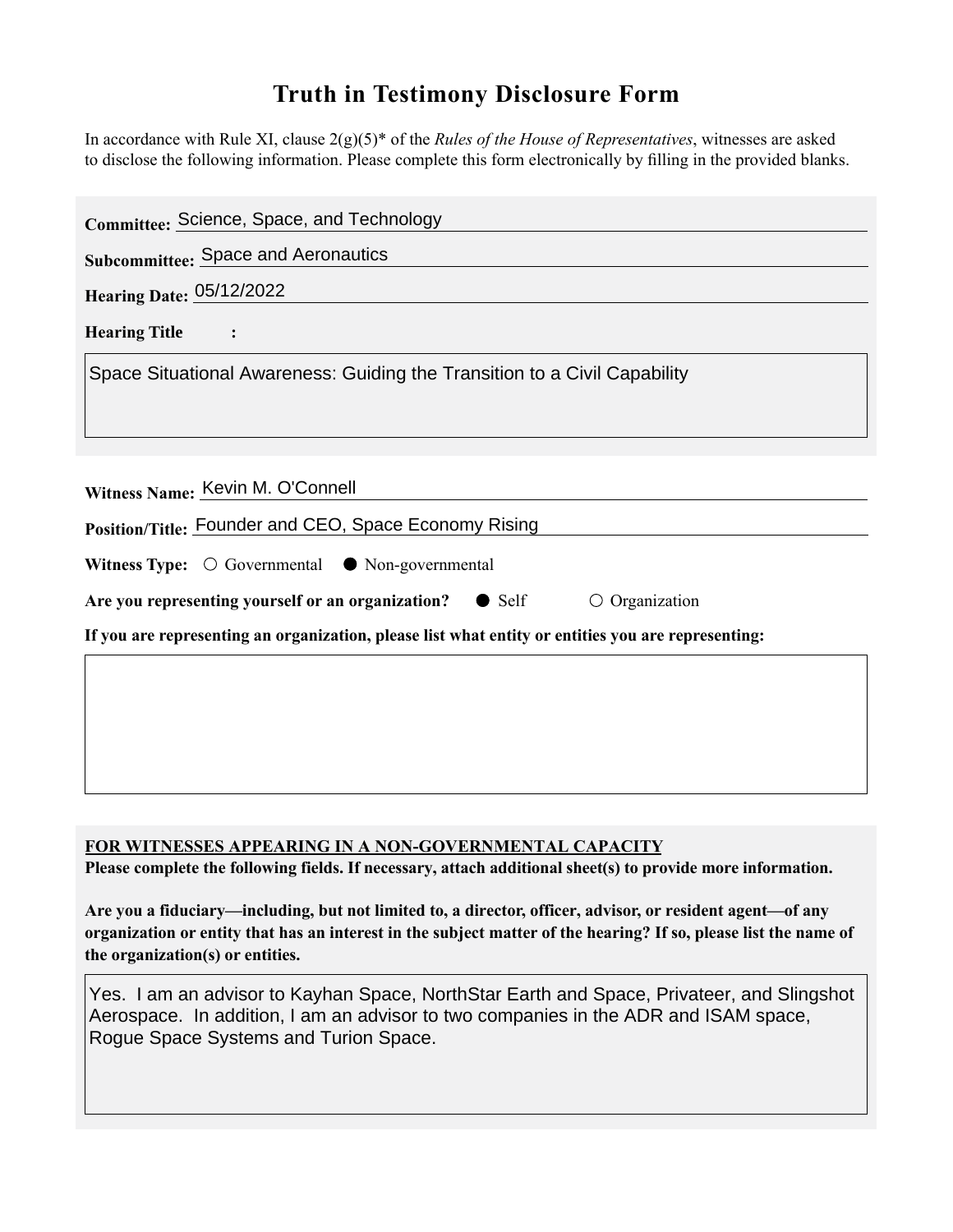**Please list any federal grants or contracts (including subgrants or subcontracts) related to the hearing's subject matter that you, the organization(s) you represent, or entities for which you serve as a fiduciary have received in the past thirty-six months from the date of the hearing. Include the source and amount of each grant or contract.** 

**Please list any contracts, grants, or payments originating with a foreign government and related to the hearing's subject that you, the organization(s) you represent, or entities for which you serve as a fiduciary have received in the past thirty-six months from the date of the hearing. Include the amount and country of origin of each contract or payment.**  I do not have any federal grants or contracts related to the hearing topic.<br>Please list any contracts, grants, or payments originating with a foreign government and related to the<br>nearing's subject that you, the organizati

speaker's honorarium in the amount of \$400 for participating in Japan's NSPS Space Symposium in March of this year.

## **Please complete the following fields. If necessary, attach additional sheet(s) to provide more information.**

 $\exists$  I have attached a written statement of proposed testimony.

 $\subseteq$  I have attached my curriculum vitae or biography.

**\***Rule XI, clause 2(g)(5), of the U.S. House of Representatives provides:

(5)(A) Each committee shall, to the greatest extent practicable, require witnesses who appear before it to submit in advance written statements of proposed testimony and to limit their initial presentations to the committee to brief summaries thereof.

(B) In the case of a witness appearing in a non-governmental capacity, a written statement of proposed testimony shall include— (i) a curriculum vitae; (ii) a disclosure of any Federal grants or contracts, or contracts, grants, or payments originating with a foreign government, received during the past 36 months by the witness or by an entity represented by the witness and related to the subject matter of the hearing; and (iii) a disclosure of whether the witness is a fiduciary (including, but not limited to, a director, officer, advisor, or resident agent) of any organization or entity that has an interest in the subject matter of the hearing.

(C) The disclosure referred to in subdivision (B)(iii) shall include— (i) the amount and source of each Federal grant (or subgrant thereof) or contract (or subcontract thereof) related to the subject matter of the hearing; and (ii) the amount and country of origin of any payment or contract related to the subject matter of the hearing originating with a foreign government.

(D) Such statements, with appropriate redactions to protect the privacy or security of the witness, shall be made publicly available in electronic form 24 hours before the witness appears to the extent practicable, but not later than one day after the witness appears.